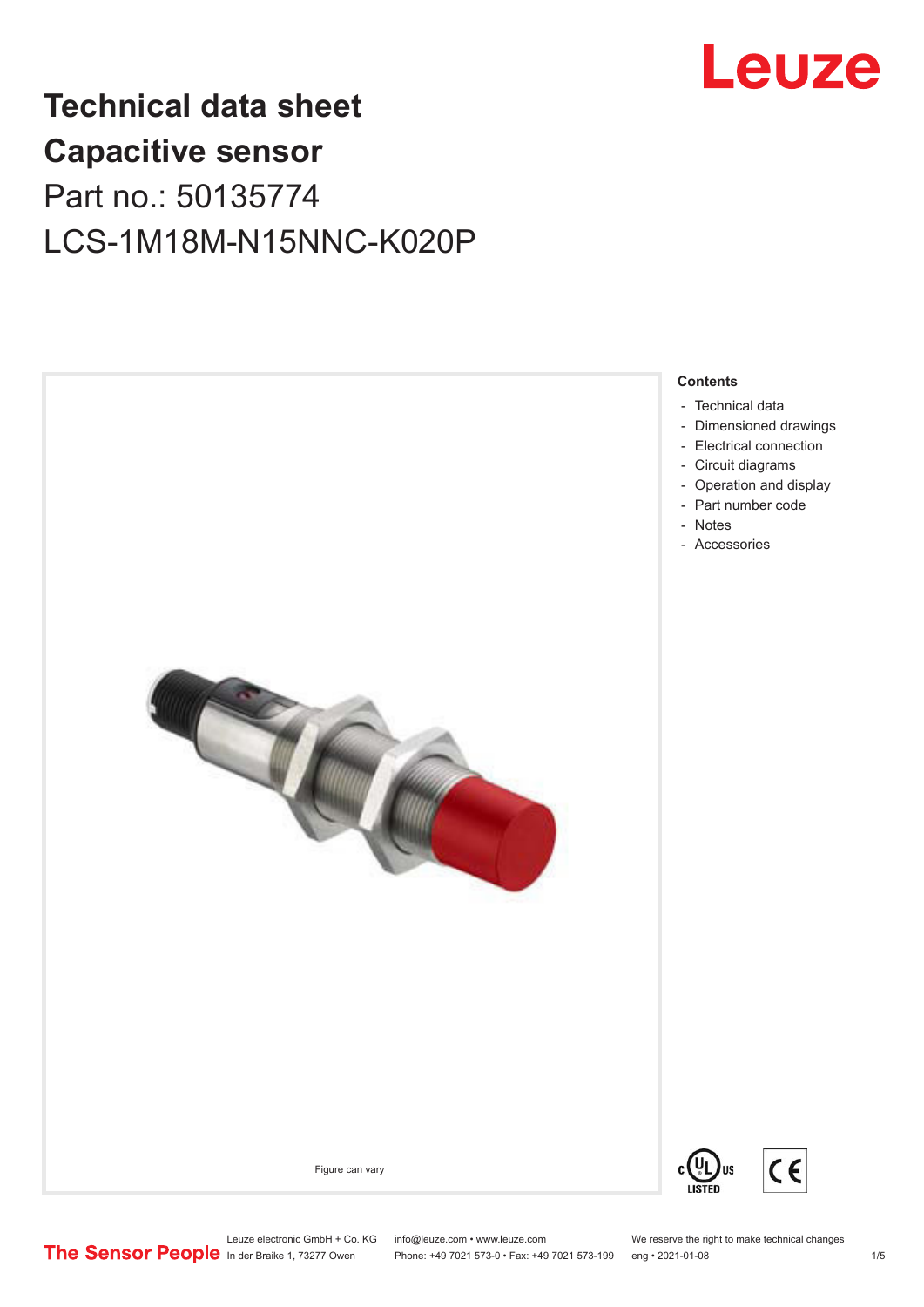### <span id="page-1-0"></span>**Technical data**

# Leuze

#### **Basic data**

| שושט טופט                                      |                              |
|------------------------------------------------|------------------------------|
| <b>Series</b>                                  | LCS-1                        |
| Switching distance S <sub>n</sub>              | 2  15 mm                     |
| Assured switching distance                     | $15 \text{ mm}$              |
| <b>Characteristic parameters</b>               |                              |
| <b>MTTF</b>                                    | 226 years                    |
| <b>Electrical data</b>                         |                              |
| <b>Protective circuit</b>                      | Polarity reversal protection |
|                                                | Short circuit protected      |
|                                                |                              |
| Performance data                               |                              |
| Supply voltage U <sub>B</sub>                  | 10  30 V, DC                 |
| <b>Residual ripple</b>                         | 0  10 %, From $U_{\rm B}$    |
| <b>Open-circuit current</b>                    | 15 mA                        |
| Temperature drift, max. (in % of S.)           | 20 %                         |
| Repeatability, max. (in % of S.)               | 2%                           |
| <b>Rated operating current</b>                 | 100 mA                       |
| Outputs                                        |                              |
| Number of digital switching outputs 1 Piece(s) |                              |
|                                                |                              |
| <b>Switching outputs</b>                       |                              |
| Type                                           | Digital switching output     |
| Voltage type                                   | DC                           |
| <b>Switching output 1</b>                      |                              |
| <b>Assignment</b>                              | Connection 1, conductor 2    |
| <b>Switching element</b>                       | Transistor, NPN              |
| <b>Switching principle</b>                     | NC (normally closed)         |
| <b>Timing</b>                                  |                              |
| <b>Switching frequency</b>                     | 100 Hz                       |
|                                                |                              |
| <b>Connection</b>                              |                              |
| <b>Number of connections</b>                   | 1 Piece(s)                   |
|                                                |                              |
| <b>Connection 1</b>                            |                              |
| <b>Function</b>                                | Signal OUT                   |
|                                                | Voltage supply               |
| <b>Type of connection</b>                      | Cable                        |
| Cable length<br><b>Sheathing material</b>      | 2,000 mm<br><b>PUR</b>       |
| <b>Number of conductors</b>                    | 3-wire                       |
| Wire cross section                             | $0.34$ mm <sup>2</sup>       |
|                                                |                              |
| <b>Mechanical data</b>                         |                              |
| Design                                         | Cylindrical                  |
| <b>Thread size</b>                             | M18 x 1 mm                   |
| Dimension (Ø x L)                              | 18 mm x 75.5 mm              |
| Type of installation                           | Non-embedded                 |
| <b>Housing material</b>                        | Metal                        |
|                                                | Stainless steel              |
| <b>Stainless steel housing</b>                 | V2A                          |
| Sensing face material                          | Plastic, Polybutylene (PBT)  |
| <b>Cover material</b>                          | Plastic, Polybutylene (PBT)  |

| <b>Operation and display</b>        |                                    |
|-------------------------------------|------------------------------------|
| Type of display                     | LED                                |
| <b>Number of LEDs</b>               | 2 Piece(s)                         |
| <b>Operational controls</b>         | Multiturn potentiometer (20 turns) |
| Function of the operational control | Sensitivity adjustment             |
| Switching distance, adjustable      | Yes                                |
|                                     |                                    |
| <b>Environmental data</b>           |                                    |
| Ambient temperature, operation      | $-2585 °C$                         |
|                                     |                                    |
| <b>Certifications</b>               |                                    |
| Degree of protection                | IP 67                              |
| <b>Protection class</b>             | III                                |
| <b>Certifications</b>               | c UL US                            |
| <b>Standards applied</b>            | IEC 60947-5-2                      |
|                                     |                                    |
| <b>Correction factors</b>           |                                    |
| Acetone                             | 0.75                               |
| <b>Acrylic resin</b>                | 0.10.25                            |
| Alcohol                             | 0.85                               |
| Ammonia                             | 0.70.85                            |
| Aniline                             | 0.4                                |
| <b>Gasoline</b>                     | 0.1                                |
| <b>Celluloid</b>                    | 0.15                               |
| Liquid chlorine                     | 0.1                                |
| <b>Ebonite</b>                      | 0.15                               |
| <b>Epoxy resin</b>                  | 0.150.35                           |
| Crude oil                           | 0.05                               |
| <b>Ethanol</b>                      | 0.85                               |
| Ethylene glycol                     | 0.93                               |
| Freon R22 and 502 (liquid)          | 0.35                               |
| Grain                               | 0.150.3                            |
| Glass                               | 0.20.55                            |
| Glycerin                            | 0.98                               |
| <b>Rubber</b>                       | 0.150.9                            |
| Wood, wet                           | 0.60.85                            |
| Wood, dry                           | 0.10.4                             |
| Carbon dioxide                      | 0                                  |
| Air                                 | 0                                  |
| Marble                              | 0.5                                |
| Flour                               | 0.05                               |
| <b>Melamine resin</b>               | 0.250.55                           |
| Milk powder                         | 0.2                                |
| <b>Nylon</b>                        | 0.20.3<br>0.25                     |
| Oil-containing paper                | 0.1                                |
| Paper<br>Polyamide                  | 0.3                                |
| Polyester resin                     | 0.150.5                            |
| Pressboard                          | 0.10.3                             |
| <b>PTFE</b>                         | 0.1                                |
| <b>Quartz glass</b>                 | 0.2                                |
| Salt                                | 0.35                               |
| Sand                                | 0.150.3                            |
| Water                               | 1                                  |
| <b>Cement dust</b>                  | 0.25                               |
| Sugar                               | 0.15                               |

**Net weight** 108 g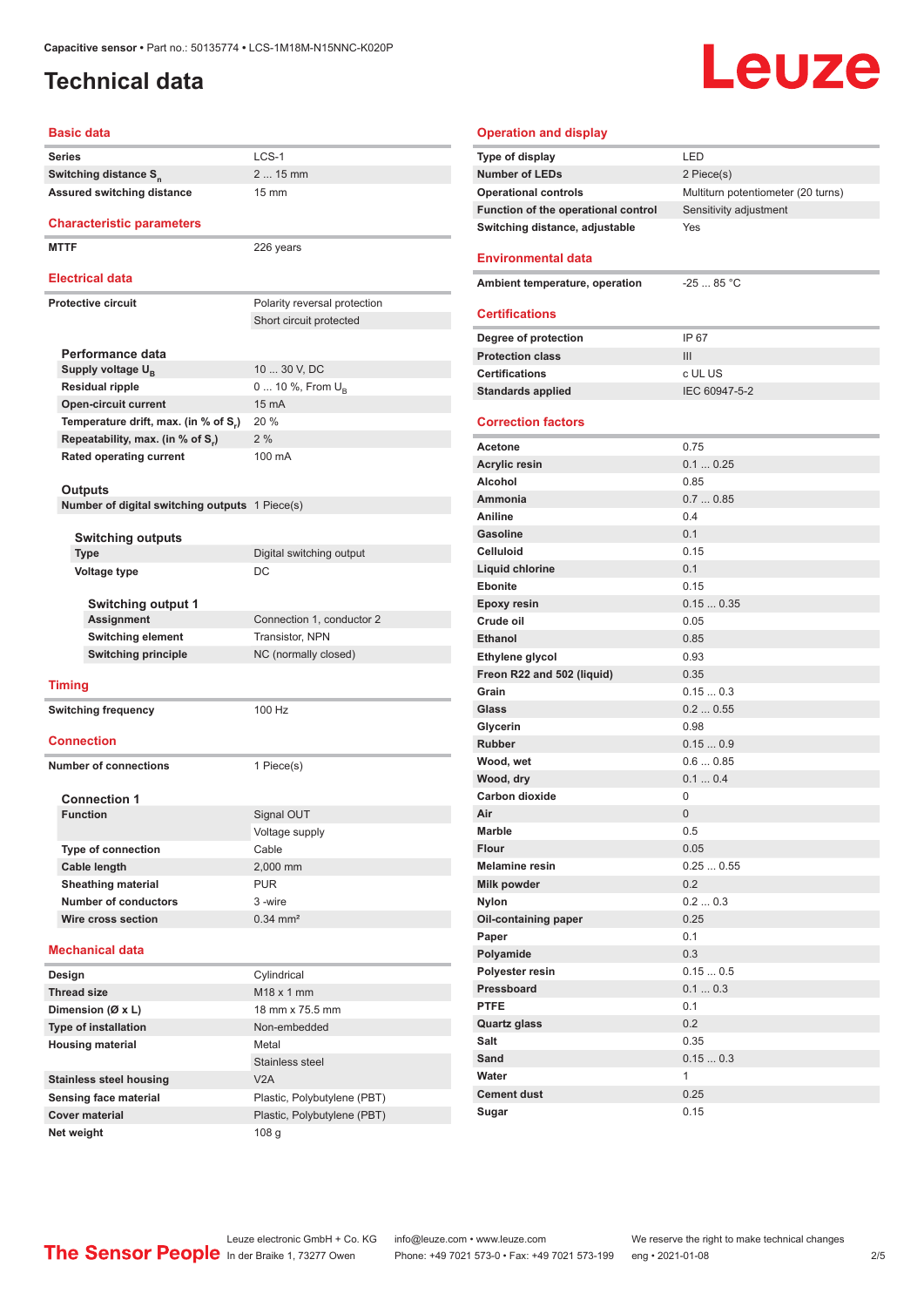### <span id="page-2-0"></span>**Technical data**

| <b>Customs tariff number</b> | 85365019 |
|------------------------------|----------|
| eCl@ss 5.1.4                 | 27270102 |
| eCl@ss 8.0                   | 27270102 |
| eCl@ss 9.0                   | 27270102 |
| eCl@ss 10.0                  | 27270102 |
| eCl@ss 11.0                  | 27270102 |
| <b>ETIM 5.0</b>              | EC002715 |
| <b>ETIM 6.0</b>              | EC002715 |
| <b>ETIM 7.0</b>              | EC002715 |

### **Dimensioned drawings**

6.

4.

5.

All dimensions in millimeters



- 1 Active surface
- 2 Housing
- 3 Cover
- 4 Potentiometer
- 5 Green LED, operating voltage display
- 6 Yellow LED, function indicator

### **Electrical connection**

### **Connection 1**

| <b>Function</b>             | Signal OUT<br>Voltage supply |
|-----------------------------|------------------------------|
| <b>Type of connection</b>   | Cable                        |
| Cable length                | 2,000 mm                     |
| <b>Sheathing material</b>   | <b>PUR</b>                   |
| <b>Number of conductors</b> | 3-wire                       |
| Wire cross section          | $0.34 \, \text{mm}^2$        |

#### **Conductor color Conductor assignment**

| <b>Brown</b> | 10 - 30 V DC |
|--------------|--------------|
| <b>Black</b> | OUT          |
| <b>Blue</b>  | <b>GND</b>   |

Leuze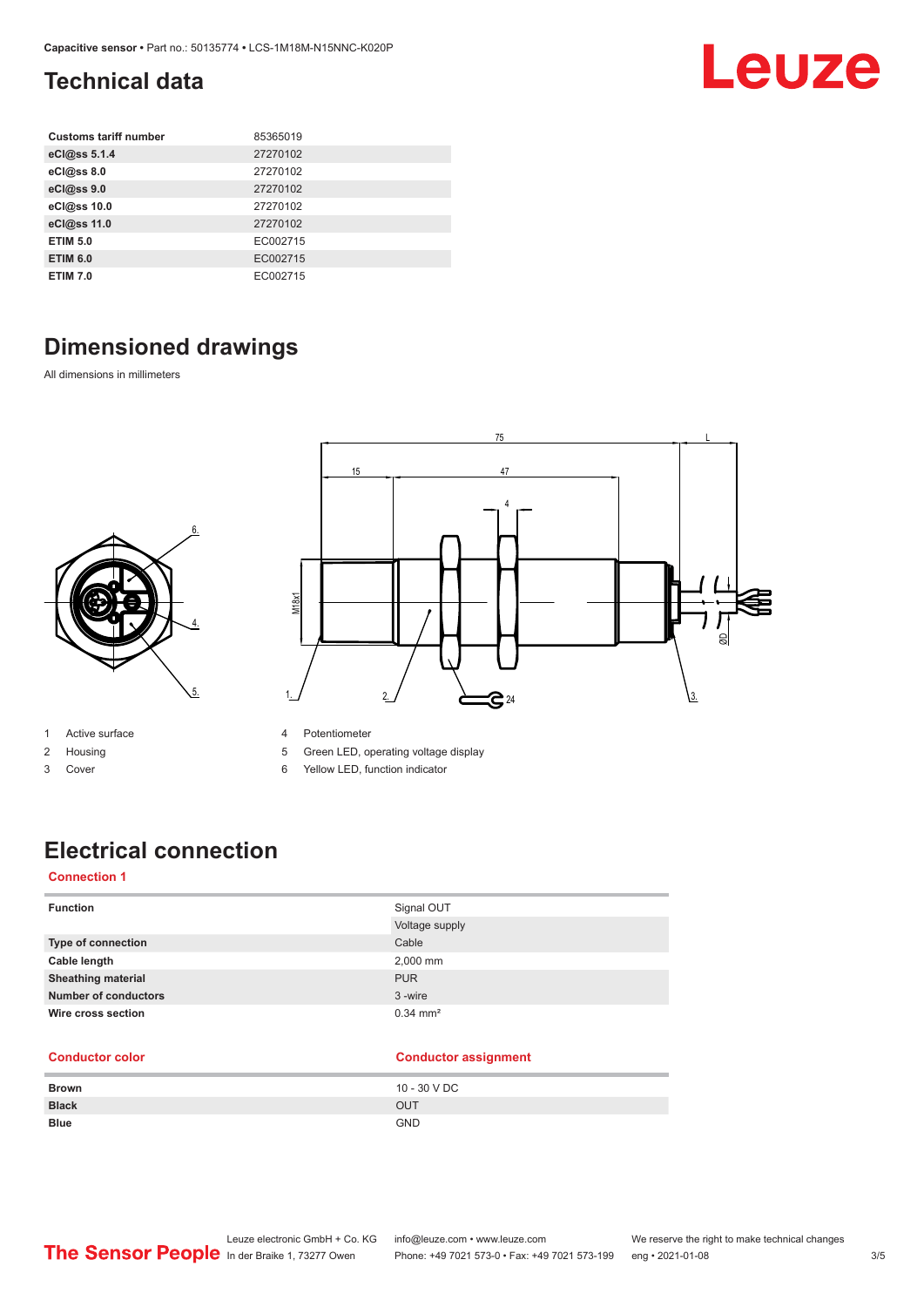### <span id="page-3-0"></span>**Circuit diagrams**





### **Operation and display**

| <b>LED</b>     | <b>Display</b>           | <b>Meaning</b>                   |
|----------------|--------------------------|----------------------------------|
|                | Green, continuous light  | Ready                            |
| $\overline{2}$ | Yellow, continuous light | Switching output/switching state |

### **Part number code**

Part designation: **LCS-ABBBC-DDDEFF-GHHHIJJJ KK**

| <b>LCS</b>   | <b>Operating principle</b><br>LCS: capacitive sensor                                                                                                                                                                                                                                                                                                                                                                                                                                                                                                                                                                                                                                                                                                                                                                       |
|--------------|----------------------------------------------------------------------------------------------------------------------------------------------------------------------------------------------------------------------------------------------------------------------------------------------------------------------------------------------------------------------------------------------------------------------------------------------------------------------------------------------------------------------------------------------------------------------------------------------------------------------------------------------------------------------------------------------------------------------------------------------------------------------------------------------------------------------------|
| A            | <b>Series</b><br>1: series 1 "Extended"<br>2: series 2 "Advanced"                                                                                                                                                                                                                                                                                                                                                                                                                                                                                                                                                                                                                                                                                                                                                          |
| <b>BBB</b>   | Design<br>M12: series with M12 x 1 external thread<br>M18: series with M18 x 1 external thread<br>M30: series with M30 x 1.5 external thread<br>Q40: series in cubic design, length 40 mm<br>Q54: series in cubic design, length 54 mm                                                                                                                                                                                                                                                                                                                                                                                                                                                                                                                                                                                     |
| $\mathbf{C}$ | <b>Housing material</b><br>B: brass<br>M: metal<br>P: plastic/PBT<br>T: PTFE                                                                                                                                                                                                                                                                                                                                                                                                                                                                                                                                                                                                                                                                                                                                               |
| <b>DDD</b>   | Measurement range / type of installation<br>F03: typ. range limit 3.0 mm / embedded installation<br>F04: typ. range limit 4.0 mm / embedded installation<br>F05: typ. range limit 5.0 mm / embedded installation<br>F06: typ. range limit 6.0 mm / embedded installation<br>F08: typ. range limit 8.0 mm / embedded installation<br>F10: typ. range limit 10.0 mm / embedded installation<br>F15: typ. range limit 15.0 mm / embedded installation<br>F20: typ. range limit 20.0 mm / embedded installation<br>N06: typ. range limit 6.0 mm / non-embedded installation<br>N08: typ. range limit 8.0 mm / non-embedded installation<br>N15: typ. range limit 15.0 mm / non-embedded installation<br>N25: typ. range limit 25.0 mm / non-embedded installation<br>N30: typ. range limit 30.0 mm / non-embedded installation |
| Е            | <b>Output function</b><br>B: NC and NO contact<br>N: NPN<br>P: PNP                                                                                                                                                                                                                                                                                                                                                                                                                                                                                                                                                                                                                                                                                                                                                         |
| FF           | Switching<br>NC: normally closed contact<br>NO: normally open contact<br>NP: programmable                                                                                                                                                                                                                                                                                                                                                                                                                                                                                                                                                                                                                                                                                                                                  |
| G            | <b>Connection cable</b><br>$K:$ cable<br>n/a: no cable                                                                                                                                                                                                                                                                                                                                                                                                                                                                                                                                                                                                                                                                                                                                                                     |
| <b>HHH</b>   | Cable length<br>020: length 2,000 mm<br>003: length 300 mm<br>n/a: no cable                                                                                                                                                                                                                                                                                                                                                                                                                                                                                                                                                                                                                                                                                                                                                |